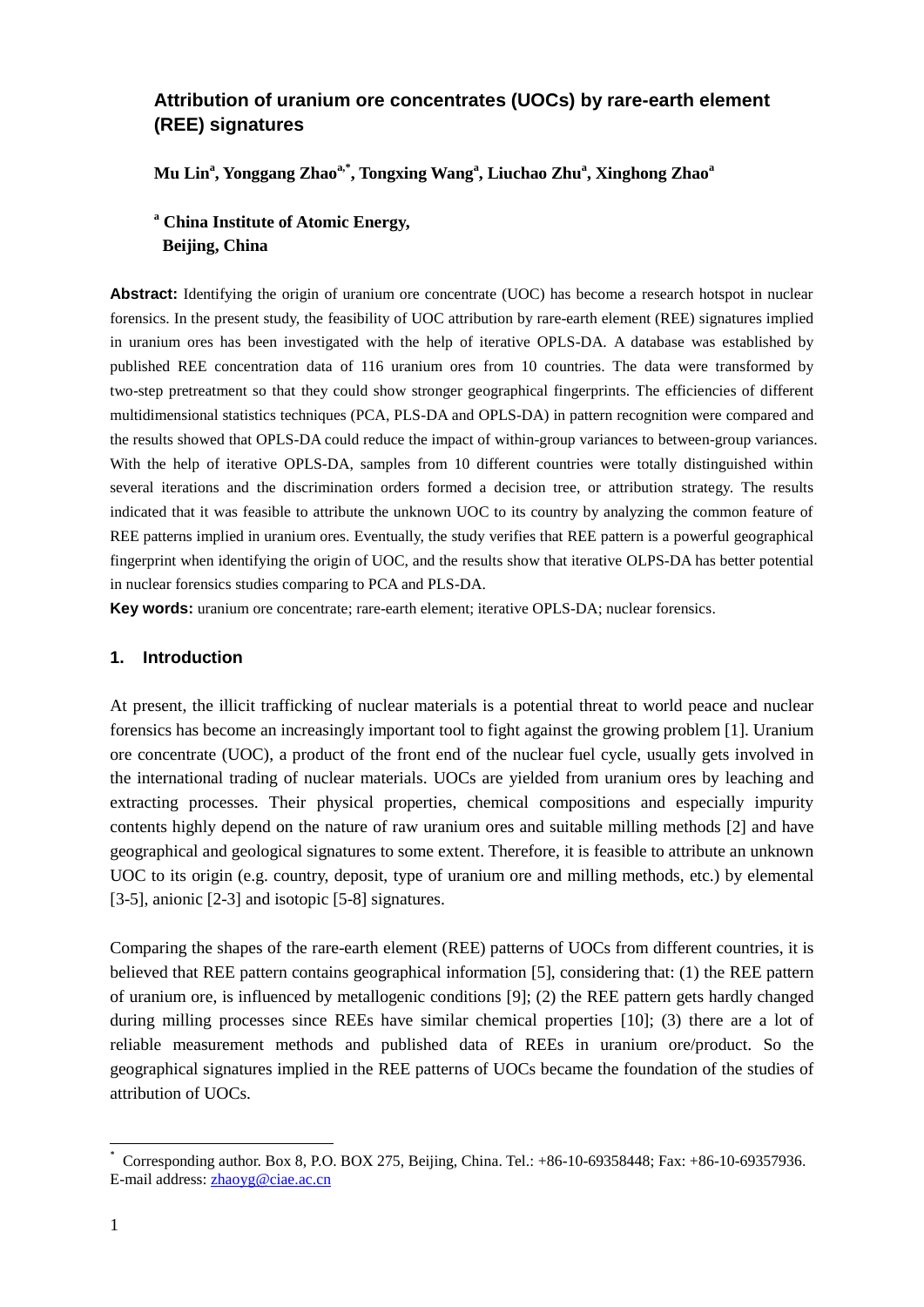Considering that gathering UOC or uranium ore samples from all over the world is rarely practical and neither is referencing UOC data, the feasible way to constructing a UOC attribution database is referencing the REE data of uranium ores from published articles, since REE pattern is invariable in milling processes and the geographical REE signatures of uranium ores are also applied to UOCs. The aim of this study is to demonstrate that the geographical signatures implied in the REE pattern of uranium ore can be used to attribute an unknown UOC to its origin.

It is not realistic to identify whether some UOCs come from the same origin by comparing dozens of REE concentrations directly, because the degree of the similarity or dissimilarity of different REE patterns is largely influenced by intuitive judgment. To quantificationally characterize the common feature of REE patterns in UOCs from a certain origin, multidimensional statistics techniques, such as principal component analysis (PCA) [4] and partial least squares discriminant analysis (PLS-DA) [11], have been employed to reduce dimensionality, visualize the multivariate data and implement REE patterns recognition. But PCA is an unsupervised multidimensional statistics technique and doesn't take sample classification into account. On the contrary, PLS-DA, which is a supervised technique and takes classification into account, is adopted to quantificationally characterize the groups, visualize the groups and discriminate how distinct the groups are when samples belong to different groups (i.e. origins), which provides a more meaningful interpretation on the point of nuclear forensic.

Sometimes, in the scatter of PLS-DA, there are extensive overlaps on the boundaries of near groups when outlier groups exist, which disturb the distinction of different groups. To solve the overlaps, iterative multidimensional statistics technique, a repetitive procedure of removing outlier groups and recalculating the model, has been introduced to attribution of UOCs and achieved satisfied results [3,11]. Moreover, another solution to the overlaps is application of advanced multidimensional statistics, such as orthogonal partial least squares discriminant analysis (OPLS-DA). Equipping with an additional treatment of multivariate data, OPLS-DA is an evolution of PLS-DA that has ability to separate between-group variances (e.g., samples are from different countries) from within-group variances (e.g., samples from a certain country have different types), which has much higher efficiency of the distinction of different groups.

# **2. Samples**

The comparison database consisted of 116 uranium ores from 10 countries, 22 deposits (Table 1). All of the uranium ore REE data were referenced from published articles [9,12-15]. These uranium ores were classified by the classification of uranium ore [16]. Twelve REE compositions (La, Ce, Pr, Nd, Sm, Eu, Tb, Dy, Ho, Er, Tm and Lu) of the uranium ores were referenced. Because of interferences, Gd and Yb could not be measured by SIMS in the paper of J. Mercadier, et al and they were not included in the comparison database. The REE concentrations under detection limits were taken as the value of detection limit.

Representativeness of the comparison database was ensured by: (1) all uranium ores were from 10 countries that possessed about 60% of the world uranium resources [16]; (2) these uranium ores covered six major uranium deposit types that represented about 50% of the world uranium resources [16]; (3) there were at least two deposit origins among the uranium ores from a vast country; (4) the number of uranium ores from each deposit was no less than two.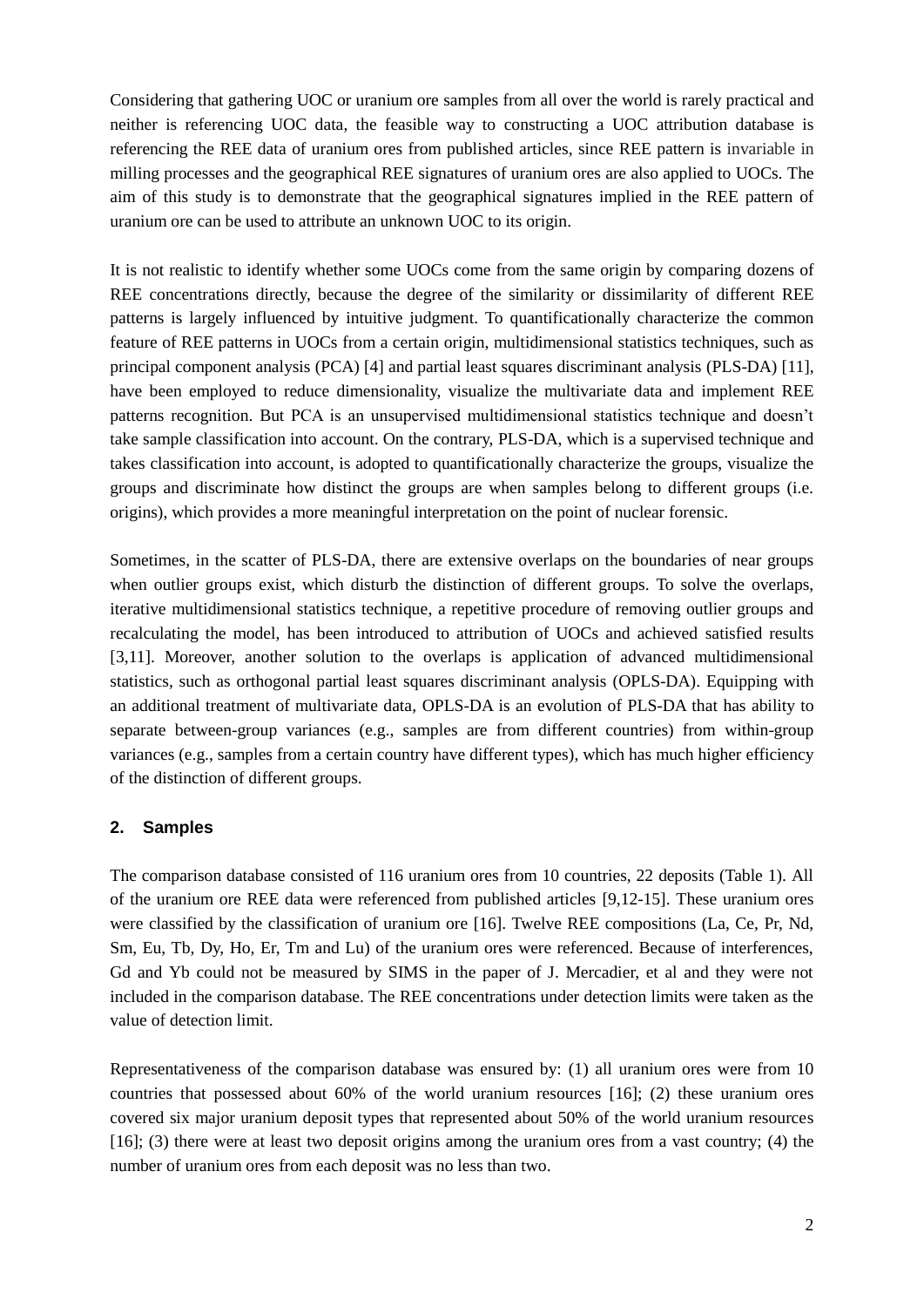| Country   | Number           | Deposit               | Location                | Deposit Type         | Instrument      | Reference |
|-----------|------------------|-----------------------|-------------------------|----------------------|-----------------|-----------|
| Australia | $\overline{2}$   | Koongarra             | Kombolgie Basin         | Unconformity-related | <b>SIMS</b>     | 9         |
|           | 6                | Nabarlek              | Kombolgie Basin         | Unconformity-related | <b>SIMS</b>     | 9         |
| Canada    | 5                | Cigar Lake            | Athabasca Basin         | Unconformity-related | <b>SIMS</b>     | 9         |
|           | 5                | Eagle point           | Athabasca Basin         | Unconformity-related | <b>SIMS</b>     | 9         |
|           | 6                | <b>McArthur River</b> | Athabasca Basin         | Unconformity-related | <b>SIMS</b>     | 9         |
|           | 5                | Millennium            | Athabasca Basin         | Unconformity-related | <b>SIMS</b>     | 9         |
|           | 6                | Mistamisk             | Labrador Trough         | Syn-metamorphic      | <b>SIMS</b>     | 9         |
|           | $\overline{c}$   | Moore lake            | Athabasca Basin         | Intrusive            | <b>SIMS</b>     | 9         |
|           | 2                | Sue                   | Athabasca Basin         | Unconformity-related | <b>SIMS</b>     | 9         |
| Czech     | 6                | Rozna                 | <b>Bohemian Massif</b>  | Unconformity-related | <b>ICP-MS</b>   | 12        |
|           | 3                | Okrouhla Radoun       | <b>Bohemian Massif</b>  | Unconformity-related | <b>ICP-MS</b>   | 13        |
| Denmark   | 12               | Motzfeldt Centre      | Greenland               | Intrusive            | <b>LA-ICPMS</b> | 13        |
| Finland   | 2                | Luthi                 | Nummi-Pusula peninsula  | Intrusive            | <b>SIMS</b>     | 9         |
| France    | 4                | <b>Bois Noirs</b>     | <b>Massif Central</b>   | Vein                 | <b>LA-ICPMS</b> | 9         |
|           | $\mathfrak{2}$   | Commanderie           | <b>Armorican Massif</b> | Vein                 | <b>LA-ICPMS</b> | 9         |
|           | 2                | Ecarpi ère            | <b>Armorican Massif</b> | Vein                 | <b>LA-ICPMS</b> | 9         |
| Japan     | 4                | Tono                  | Central Japan           | Sandstone            | <b>SIMS</b>     | 14        |
|           | 28               | Unazuki               | Southwest Japan         | Unconformity-related | <b>SHRIMP</b>   | 15        |
| Namibia   | $\boldsymbol{2}$ | R össing              | Damaran Belt            | Intrusive            | <b>SIMS</b>     | 9         |
| Russia    | $\overline{c}$   | Kola                  | Kola Peninsula          | Intrusive            | <b>SIMS</b>     | 9         |
|           | 4                | Streltsovkoye         | Stretsovska Caldeira    | Volcanic-related     | <b>SIMS</b>     | 9         |
| Zambia    | 6                | Kawanga               | Katanga System          | Syn-metamorphic      | <b>SIMS</b>     | 9         |

**Table.1.** Description of the uranium ores in the comparison database.

### **3. Methods**

### *3.1. Two-step pretreatment of data*

Big variances might be present in both REE levels in different uranium ores and different REE concentrations in a certain uranium ore. Sometimes these variances could impact on the efficiency of REE pattern recognition. So before adopting multidimensional statistics techniques to pattern recognition, two steps of pretreatments were needed to reduce the impacts of these two kinds of variances respectively.

The first step was dimensionless treatment, which was transforming the concentration of a certain REE (except Tb) to the ratio of it and the concentration of Tb. Dimensionless treatment made the REE patterns of different uranium ores more comparable and the indication of the geographical and geological signatures implied in the REE patterns enhanced. The second step was logarithmic transformation. Specifically, each REE ratio was taken to the logarithm of it to base 10, which gave all of the REE ratios relatively equal weights in pattern recognition.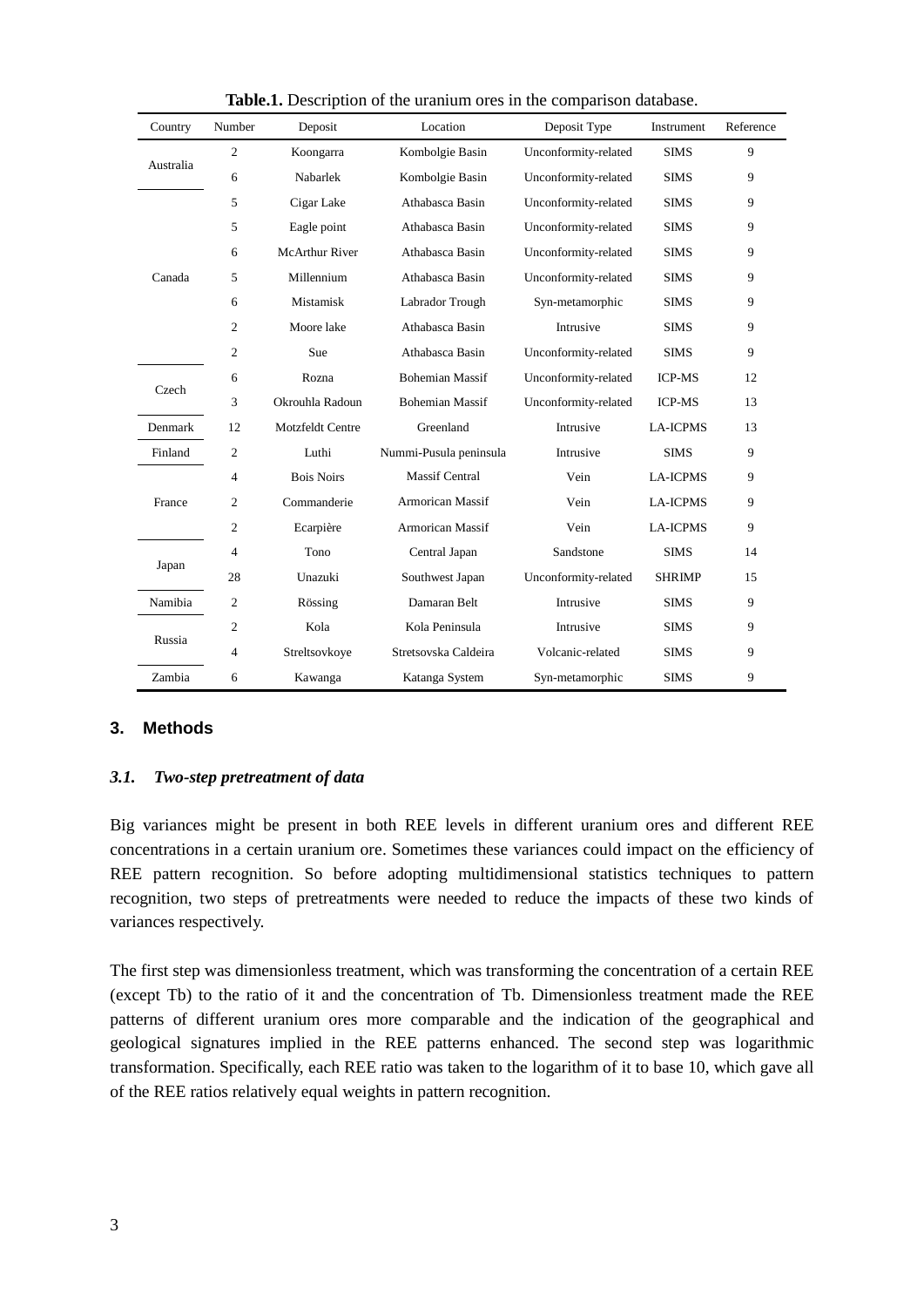## *3.2. Selection of multidimensional statistics techniques*

As mentioned earlier, a representative comparison database required that samples from some countries should have different deposits or types. However, there might be variances in these sub-groups, which compelled the group disperse in the scatter, caused overlapping with other groups and made it difficult to attribute. So except pretreatment of data, pattern recognition required a suitable multidimensional statistics technique which made different groups separate and sub-groups within a certain group gather. Obviously, PLS-DA and OPLS-DA were supervised techniques, and met the purpose of attribution better than PCA. OPLS-DA, an evolution of PLS-DA, could reduce the impact of within-group variances to pattern recognition on the point of algorithm, and was more suitable to attribution. In this study, the pattern recognition efficiencies of PCA, PLS-DA and OPLS-DA were compared with the help of multidimensional statistic software SIMCA 13.0 to select a suitable multidimensional statistics technique.

## *3.3. Establishment of an attribution strategy*

There might be extensive overlaps on the boundaries of near groups when an outlier group existed, because the variance between the outlier group and another group was so big that the other between-group variances could be ignored and those near groups mixed up in the scatter. The situation wouldn't improve even though an advanced multidimensional statistics technique had been adopted, and there was a demand to introduce iteration into the study and establish an attribution strategy.

For instance, an (or a few) outlier group(s) could be distinguished and the others mixed up in the scatter of the first iteration of OPLS-DA. The outlier group(s) would be removed and the rest groups (and the removed groups, if some of the removed groups mixed up) would be reanalyzed by another iteration of OPLS-DA. After several iterations, all groups were completely distinguished as far as possible, and the discrimination order of them formed a decision tree, i.e. attribution strategy.

The route of the strategized attribution of an unknown UOC should keep to the decision tree. Firstly the unknown UOC was added to the comparison database, and then the comparison database was analyzed by the first OPLS-DA. If the unknown UOC belonged to any of the outlier groups, the country of this UOC would be identified; if otherwise, the next iteration proceeded. The repetitive procedure would not stop until the unknown UOC was attributed to its country.

# **4. Results and discussion**

# *4.1. Two-step pretreatment of data*

The REE patterns of a small part of uranium ores from Unazuki, Japan before and after two-step pretreatment were shown in Figure 1A and B, respectively. Before pretreatment, there was a nearly hundredfold variance between the sample with the highest and lowest REE concentrations, which made the REE patterns of these samples incomparable. After dimensionless treatment, the REE patterns basically coincided, which showing that these samples came from a same geographical or geological origin. However, there was another problem that the highest REE ratio was about five orders higher than the lowest one. Thus the REE ratios were taken to the logarithm of them to base 10,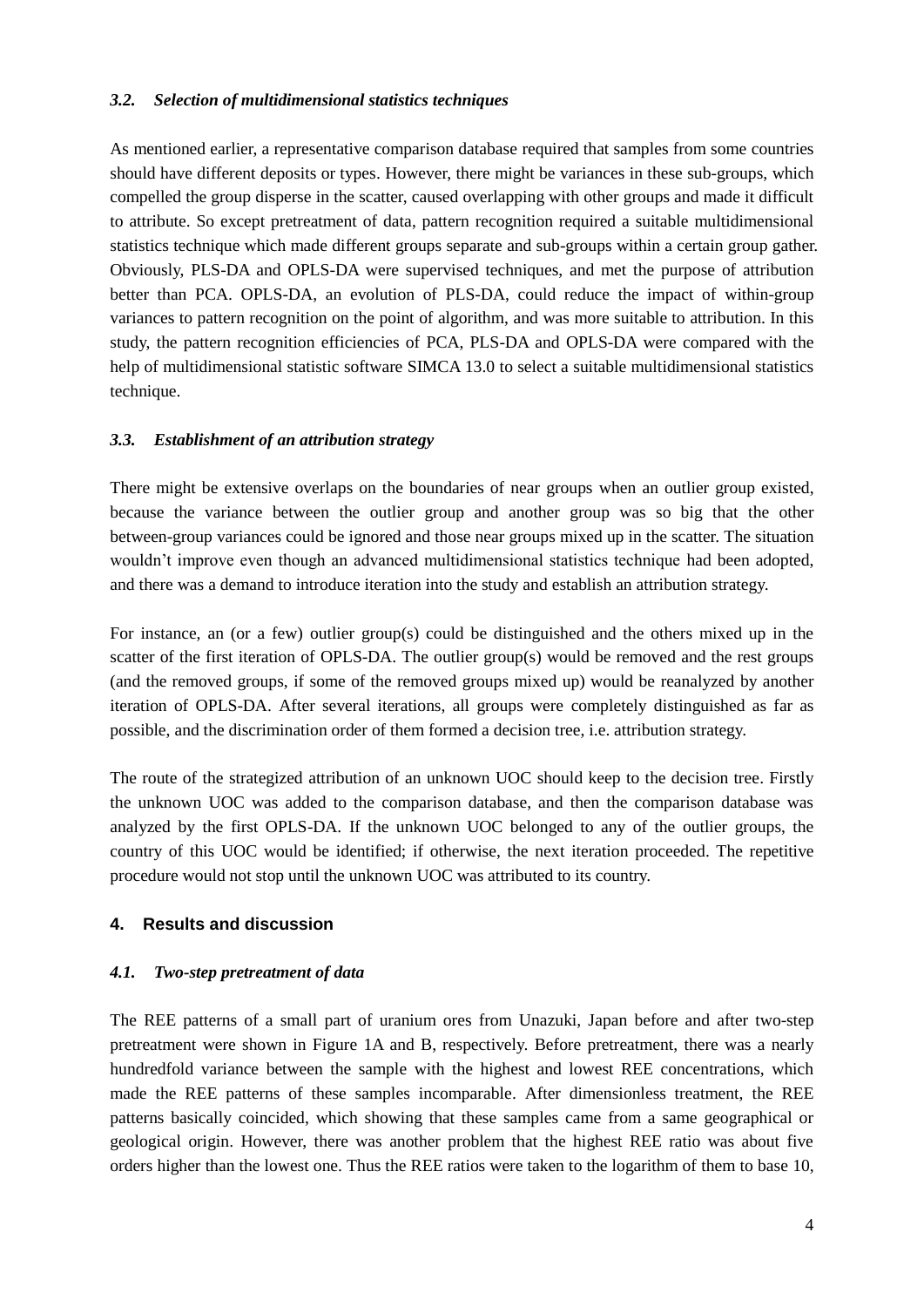and all of them were at the same order and possessed relatively equal weights when quantificationally characterizing the geographical and geological signatures by OPLS-DA. In addition, the negative values of LREE ratios and positive values of HREE ratios indicated the depletion of LREE and concentration of HREE.

To verify the necessity of two-step pretreatment, samples from some countries (Canada, Czech, France, Japan and Zambia) were analyzed by OPLS-DA before and after two-step pretreatment, which were shown in Figure 2A and B, respectively. After two-step pretreatment, the within-group dispersions and between-group overlaps caused by the big variances of REE levels in different uranium ores and different REE concentrations in a certain uranium ore were weakened to a certain degree, as a result the common feature of REE patterns in the uranium ores from a certain origin enhanced with the help of the two-step pretreatment.



**Figure.1.** Two-step pretreatment of the REE data of the uranium ores from Unazuki, Japan.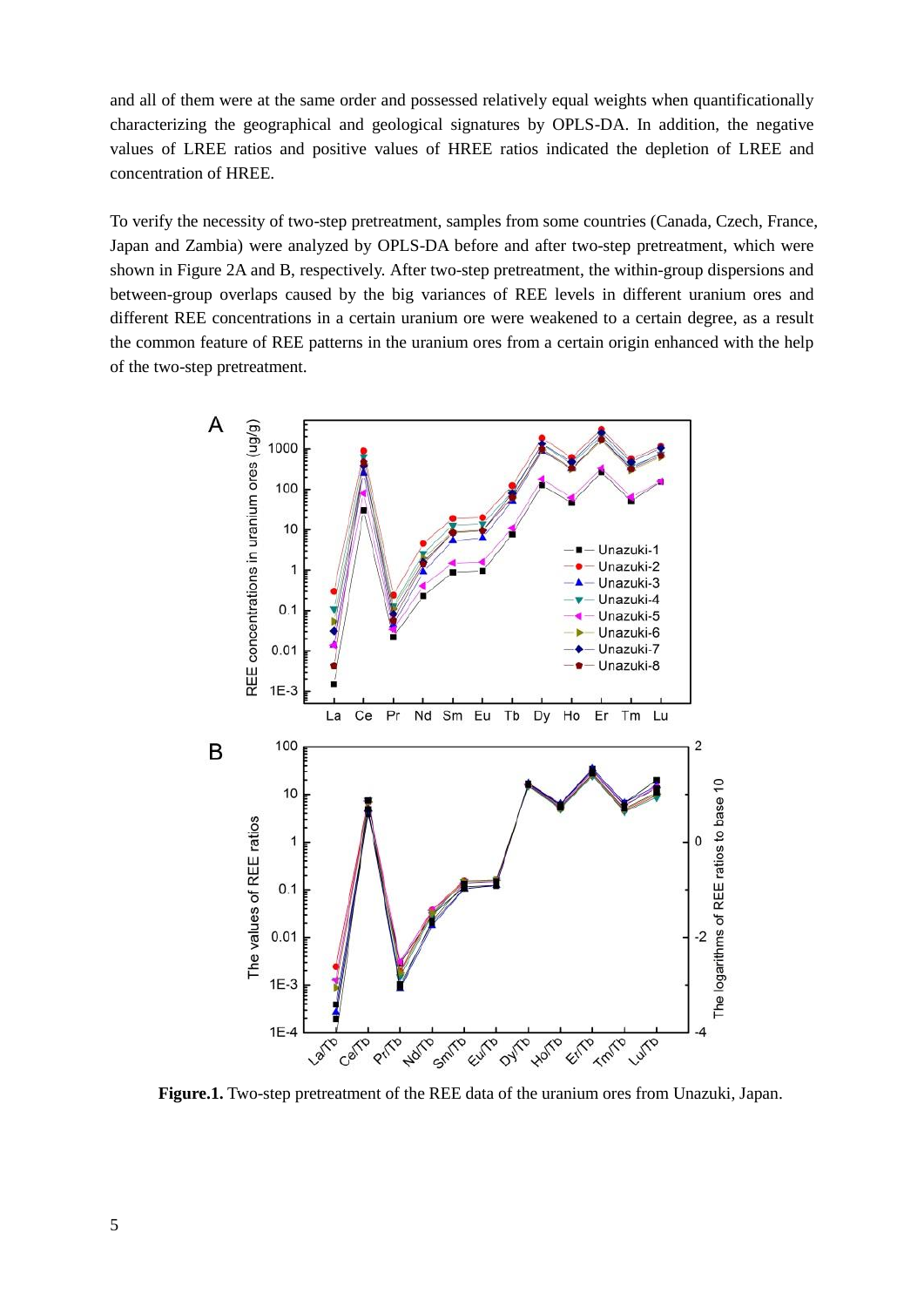

**Figure.2.** Comparison of the OPLS-DA scatters before and after two-step pretreatment of data.

### *4.2. Selection of multidimensional statistics techniques*

To select a suitable multidimensional statistics technique, the scatters of PCA, PLS-DA and OPLS-DA analyzing the samples from three countries (Czech Denmark and Japan) were contrasted and shown in Figure 3A, B and C, respectively. In the scatters of PCA and PLS-DA, samples from Japan were separated into three sub-groups. But in the scatter of OPLS-DA, these sub-groups gathered to form a group that could be distinguished with the other countries. Thus it could be verified that OPLS-DA obviously reduced the impact of within-group variances to between-group variances in pattern recognition on the point of algorithm, and OPLS-DA was a more promising multidimensional statistics technique than PLS-DA and PCA in the study of nuclear forensics.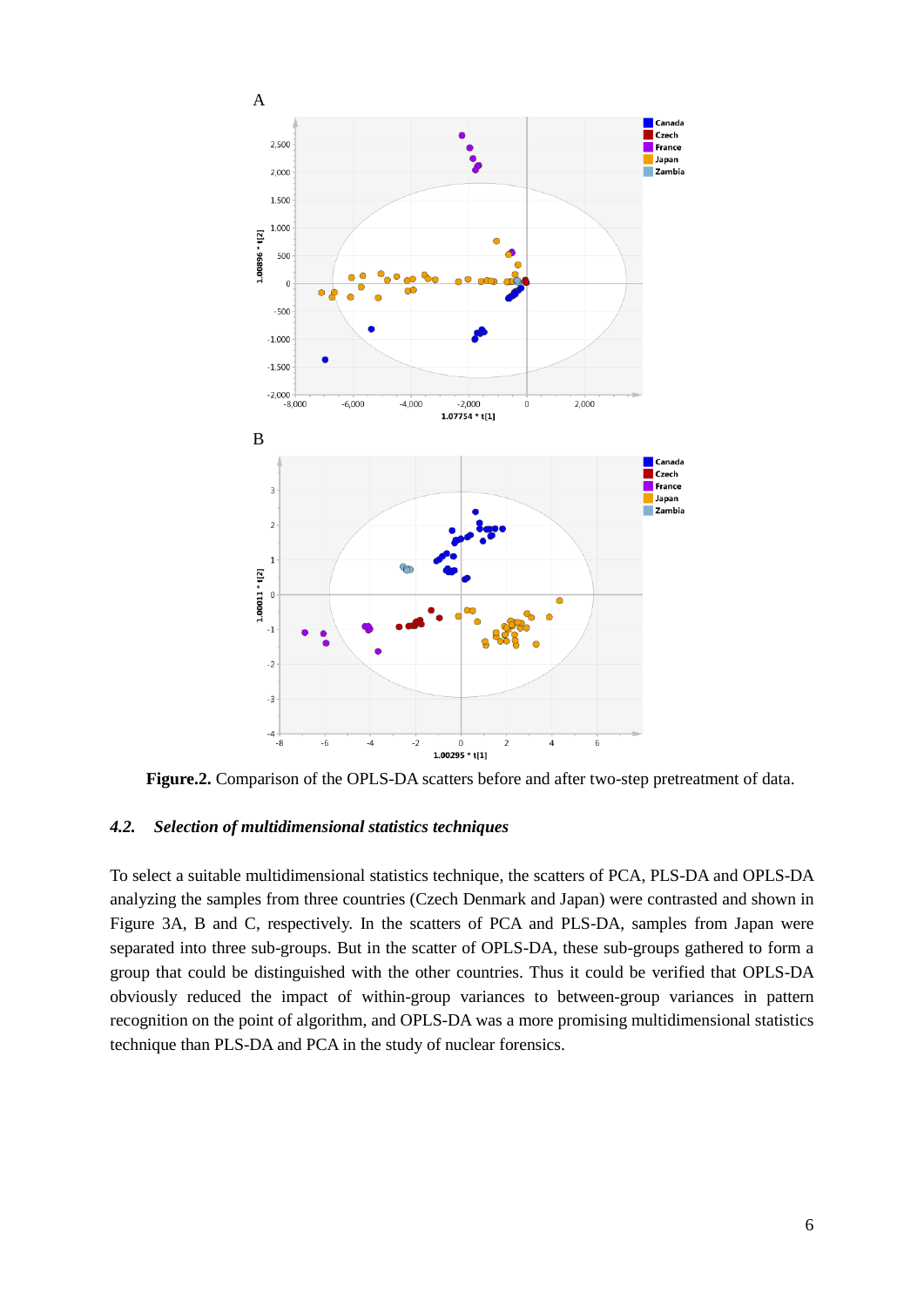

**Figure.3.** The scatters of PCA, PLS-DA and OPLS-DA analyzing the samples from four countries.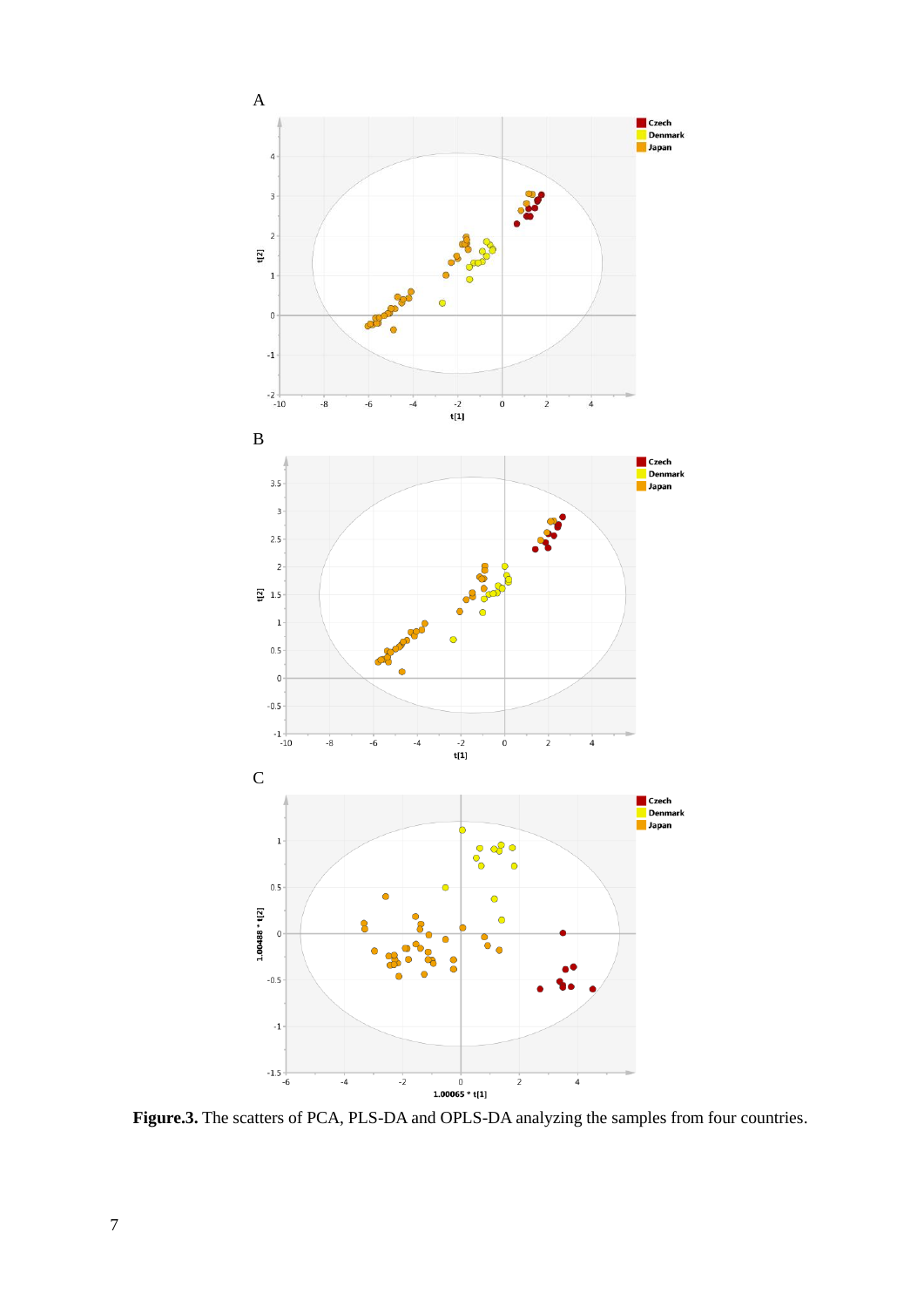#### *4.3. Establishment of an attribution strategy*

As mentioned in 3.3., iterative OPLS-DA was introduced to establish an attribution strategy. After two-stage pretreatment of the REE data in comparison database, the samples from ten different countries were analyzed by six iterations of OPLS-DA which were shown in Figure 4A, B, C, D, E and F.



Figure.4. The scatters of six OPLS-DA iterations analyzing samples from ten countries.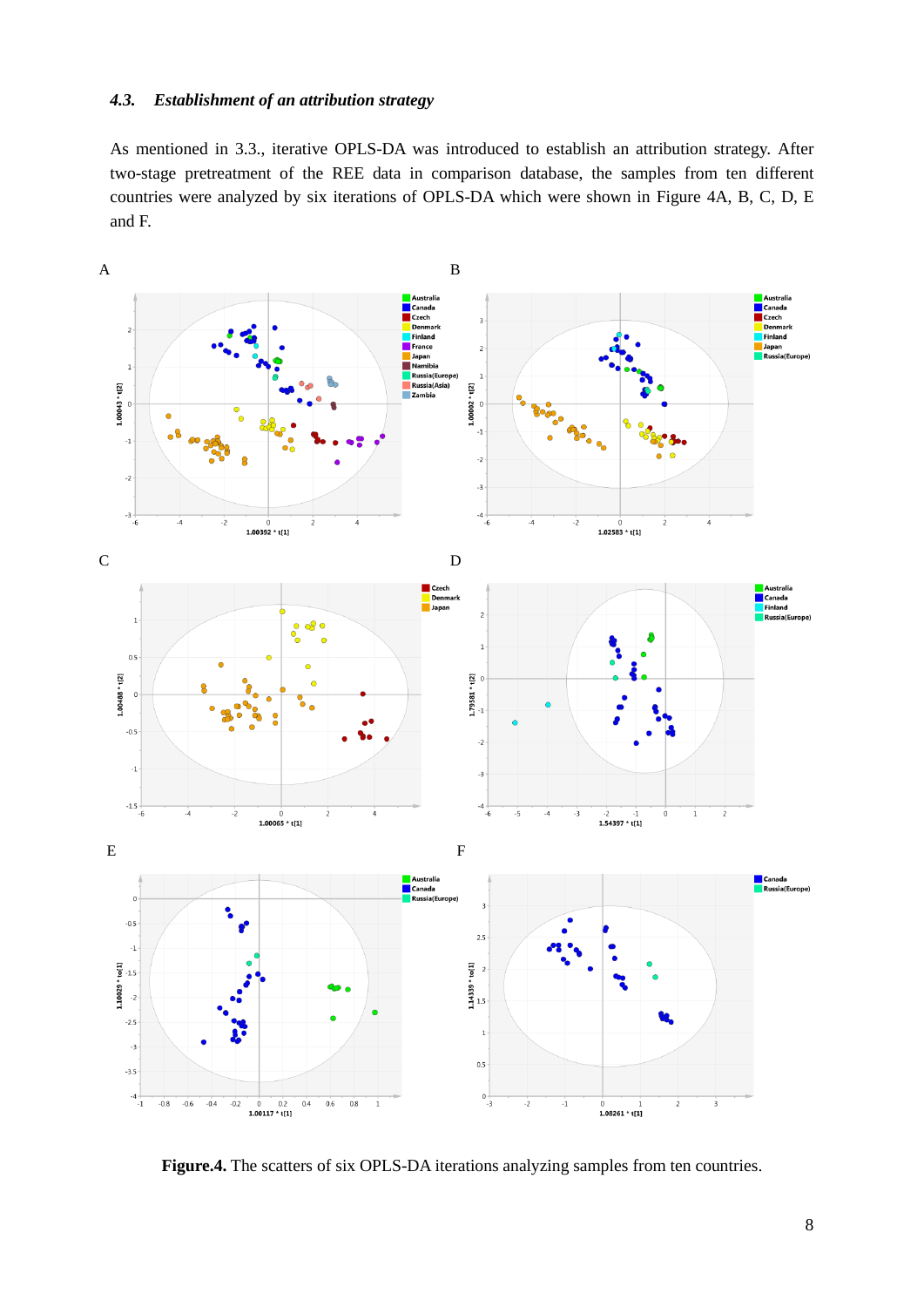

**Figure.5.** The decision tree constructed with the discrimination orders of all groups.

The scatter of the first iteration showed that the groups of France, Namibia, Russia (Asia) and Zambia were separated from the other countries. After taking these four groups away, the second OPLS-DA proceeded, and the left formed two mixed-groups: (1) Czech, Denmark and Japan; (2) Australia, Canada, Finland and Russia (Europe). In the third iteration, samples from Czech, Denmark and Japan were totally discriminated when analyzing the first mixed-group. Then the second mixed-group was analyzed in the fourth iteration, and the group of Finland was distinguished. After removing the samples from Finland, the group of Canada was also differentiated from Australia and Russia (Europe) in the fifth and sixth iteration, respectively. As a result, it showed that each group could be totally distinguished within several iterations and the common feature of REE pattern in each group could be quantificationally characterized in its iteration.

Thus a decision tree, i.e. attribution strategy, could be constructed with the discrimination orders of all groups, as was shown in Figure 5. If an unknown UOC needed to be identified to its country, the route of attribution should keep to the decision tree. The validity of the attribution strategy had been demonstrated by attributing several 'unknown' UOCs to their country according to the decision tree and the results were encouraging.

#### **5. Conclusion**

The study demonstrates that the geographical and geological signatures implied in the REE patterns of uranium ores can be used to attribute unknown UOCs to their origins by iterative OPLS-DA. The results indicate that the within-group dispersions and between-group overlaps can be weakened by two-step pretreatment of data and application of OPLS-DA, and the efficiency of discrimination of different groups is greatly raised. A decision tree, or attribution strategy, constructed by iterative OPLS-DA can distinguish samples from ten different countries. It is feasible to attribute an 'unknown' UOC to its country according to the decision tree. Overall, REE pattern implied in uranium ore is a